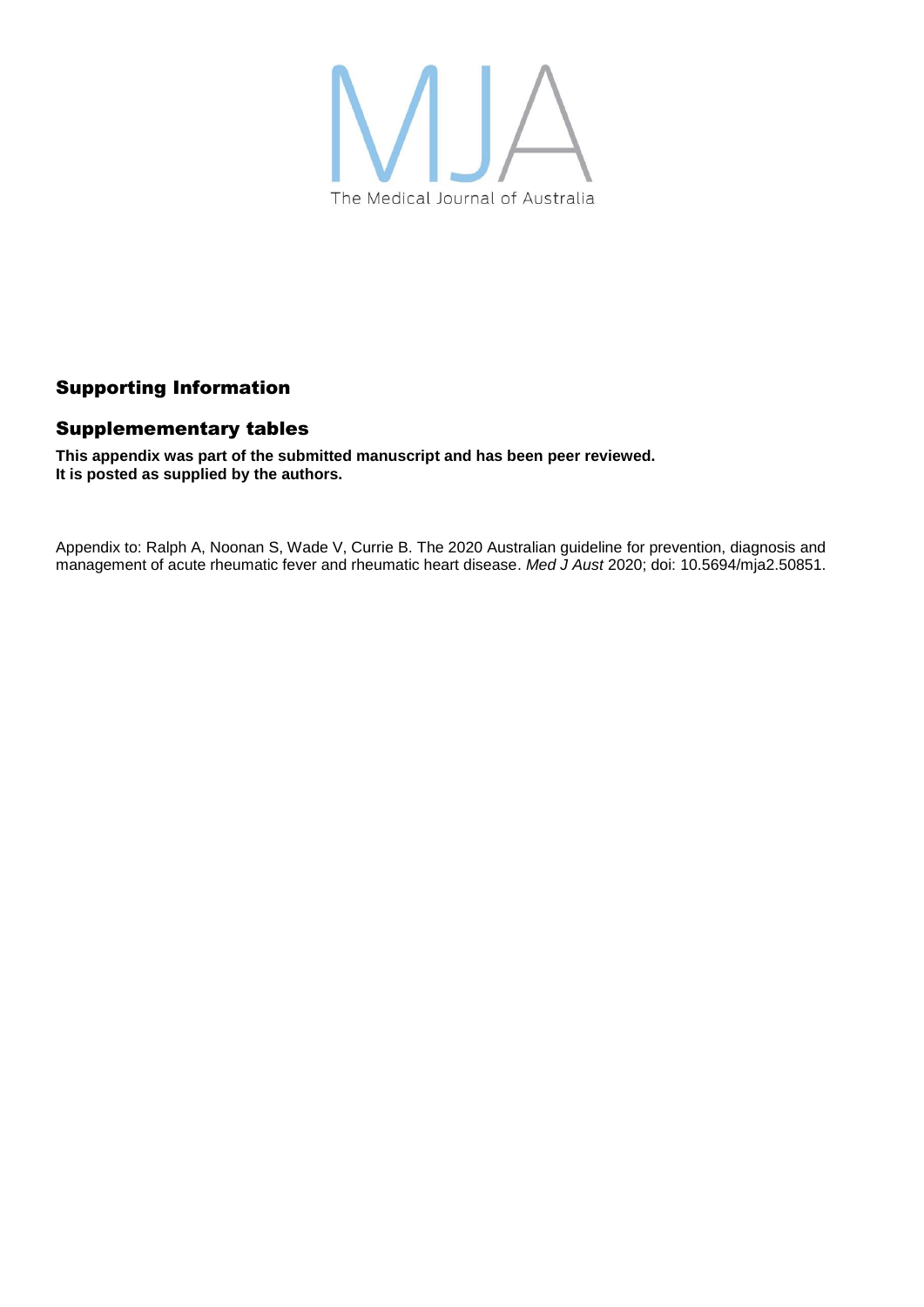# **Supplementary tables**

#### **Table 1: Guideline Contributors**

| Role                 | <b>Contributors</b>                                                                             |  |  |
|----------------------|-------------------------------------------------------------------------------------------------|--|--|
| <b>Writing group</b> | Associate Professor Asha Bowen; Dr Judith Katzenellenbogen; Dr Rosemary Wyber; Dr James         |  |  |
| lead authors         | Marangou; Dr Geraldine Vaughan; Dr Kathryn Roberts; Prof Andrew Steer; Ms Vicki Wade; Ms        |  |  |
|                      | Sara Noonan; Prof Anna Ralph; Prof Bart Currie.                                                 |  |  |
| Other key            | Ms Diana Mosca; Dr Boglarka Reményi; Dr Joshua Francis; Dr Joshua Osowicki; Ms Bhavini Patel;   |  |  |
| contributors         | Prof Malcolm McDonald; Dr Miriam Wheeler; Dr Rachel Webb; Dr Daniel Engelman; Dr Alice          |  |  |
|                      | Mitchell; Dr Robert Hand.                                                                       |  |  |
| Co-authors,          | Dr Jason Agostino; Ms Mellise Anderson; Dr Peter Azzopardi; Dr Dylan Barth; Associate Professor |  |  |
| reviewers and        | Jayme Bennetts; Ms Hilary Bloomfield; Ms Claire Boardman; Ms Linda Bootle; Mr Karl Briscoe; Dr  |  |  |
| collaborators        | Allan Brown; Dr Jeffrey Cannon; Prof Jonathan Carapetis; Dr Marilyn Clarke; Dr Samantha         |  |  |
|                      | Colquhoun; Ms Cia Connell; Dr Ben Costello; Ms Jennifer Cottrell; Ms Elle Crighton; Mr Michael  |  |  |
|                      | Cusaro; Dr Jessica de Dassel; Ms Karrina Demasi; Ms Ellen Donnan; Ms Stephanie Enkel; Dr Dana   |  |  |
|                      | Fitzsimmons; Ms Therese Gordon; Ms Catherine Halkon; Dr Kate Hardie; Mr Mark Haste; Mr          |  |  |
|                      | John Havnen; Mr Adam Hort; Dr Ari Horton; Ms Erin Howell; Dr Marcus Ilton; Dr Susan Jack; Dr    |  |  |
|                      | Mohan Kandasamy; Dr John Kelly; Dr Charles Kilburn; Dr Claire McLintock; Ms Melanie             |  |  |
|                      | Middleton; Dr Nikki Moreland; Dr Jane Oliver; Prof Michael Peek; Ms Jennifer Pringle; Dr Simon  |  |  |
|                      | Quilty; Dr Ben Reeves; Dr Ross Roberts-Thomson; Mr Stewart Roper; Mr Sean Rung; Dr Timothy      |  |  |
|                      | Senior; Dr David Simon; Dr Ajay Sinhal; Ms Rebecca Slade; Prof Elizabeth Sullivan; Dr Adrian    |  |  |
|                      | Tarca; Associate Professor Steve Tong; Ms Kylie Tune; Dr Warren Walsh; Ms Samantha Welke; Dr    |  |  |
|                      | Gavin Wheaton; Ms Desley Williams; Ms Jacqui Williamson; Ms April Roberts-Witteveen; Dr         |  |  |
|                      | Jennifer Yan; Dr Daniel Yeoh.                                                                   |  |  |

## **Table 2: Organisations endorsing the Guideline**

| <b>Australian College of Midwives</b>                                    |  |  |
|--------------------------------------------------------------------------|--|--|
| Australian College of Rural and Remote Medicine                          |  |  |
| Australian Indigenous Doctors' Association                               |  |  |
| Australasian Society for Infectious Diseases                             |  |  |
| Australasian Society for Ultrasound in Medicine                          |  |  |
| Australasian Sonographers Association                                    |  |  |
| Australian and New Zealand Society of Cardiac and Thoracic Surgeons      |  |  |
| Cardiac Society of Australia and New Zealand                             |  |  |
| Congress of Aboriginal and Torres Strait Islander Nurses and Midwives    |  |  |
| Council of Remote Area Nurses                                            |  |  |
| Improving Health Outcomes in the Tropical North (HOT NORTH)              |  |  |
| Indigenous Allied Health Australia                                       |  |  |
| Internal Medicine Society of Australia and New Zealand                   |  |  |
| Marie Bashir Institute                                                   |  |  |
| Murdoch Children's Research Institute                                    |  |  |
| National Aboriginal and Torres Strait Islander Health Worker Association |  |  |
| National Aboriginal Community Controlled Health Organisation             |  |  |
| One Disease                                                              |  |  |
| Public Health Association of Australia                                   |  |  |
| Royal Australasian College of Physicians                                 |  |  |
| Society of Obstetric Medicine of Australia and New Zealand               |  |  |
| South Australian Health and Medical Research Institute                   |  |  |
| Telethon Kids Institute                                                  |  |  |
| The Doherty Institute                                                    |  |  |